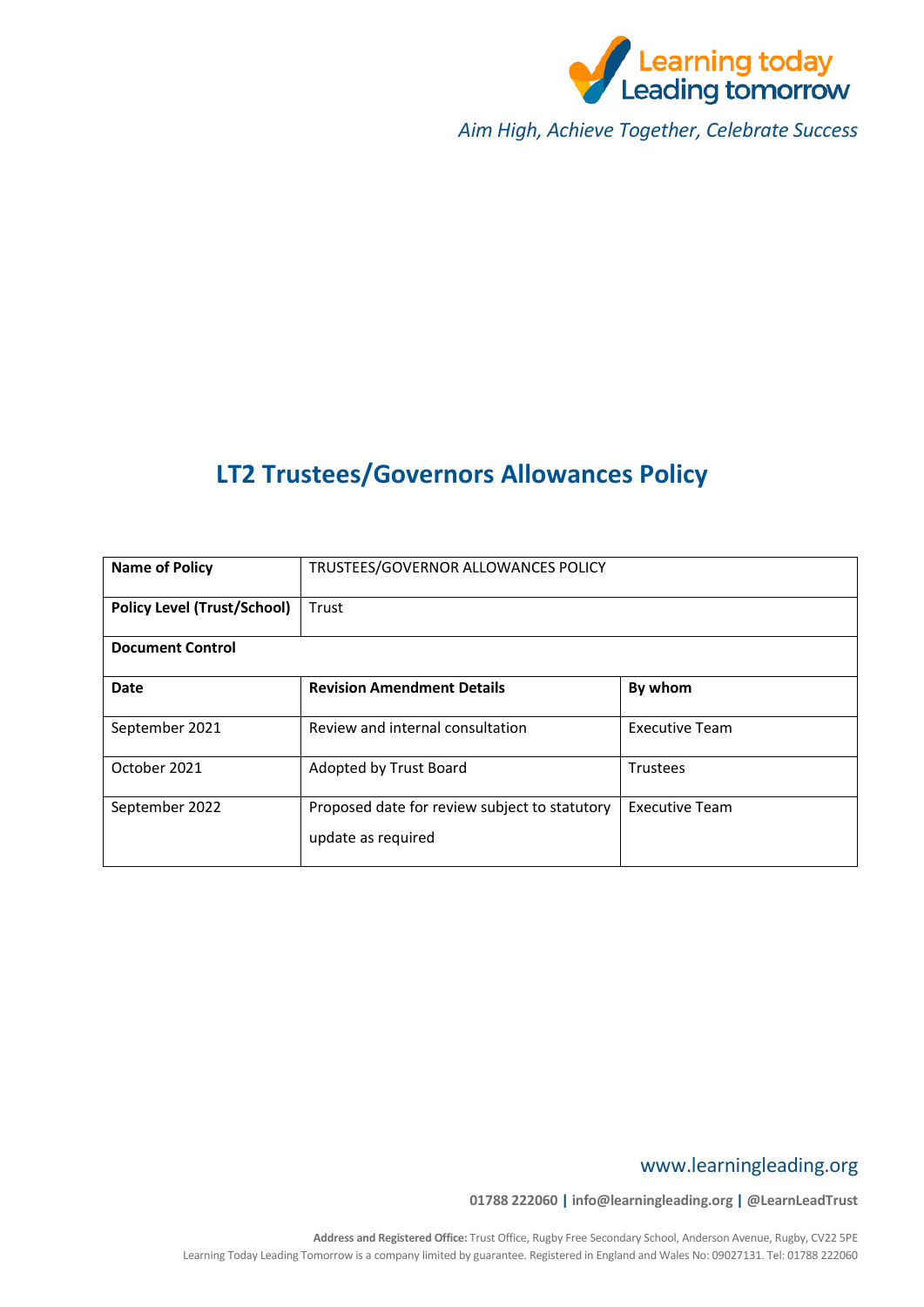

# **Table of Contents**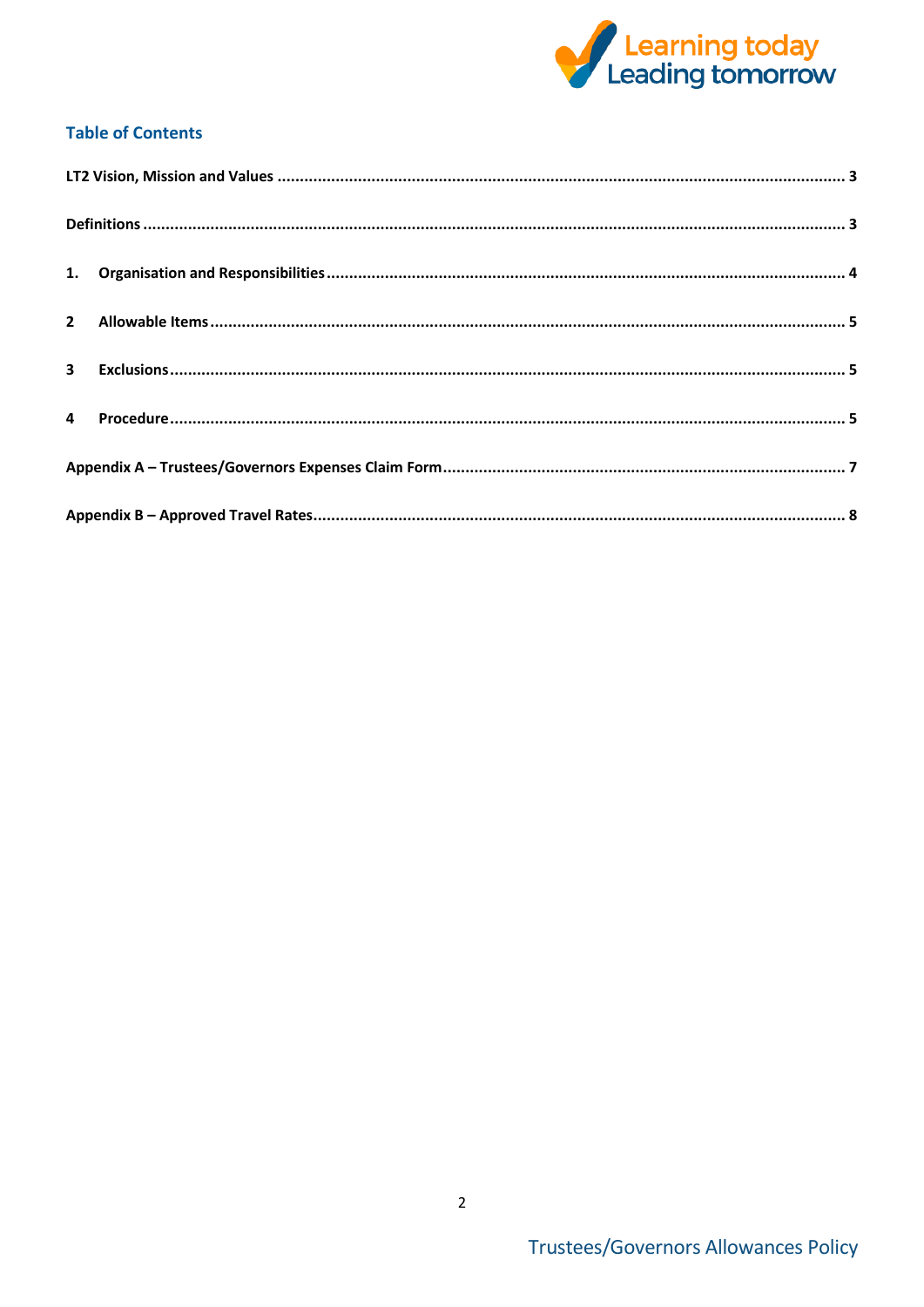

#### <span id="page-2-0"></span>**LT2 Vision, Mission and Values**

#### Vision

Vision is to build a group of outstanding schools across phases, including specialist provision, to become (a mid-size) Trust that provides vibrant and inclusive learning environments in which every member of the learning community is passionate about learning. The Trust is led by a CEO who works closely with Headteachers who lead the two schools supported by a central team to support finance, HR, estates and governance.

#### Mission

LT2 Trust and schools will have a relentless focus on high achievement, supported by robust organisational structures and governance. We aim to give children and young people in our care the knowledge, skills and experiences to expand their minds and world view to enable them to develop a naturally inquisitive approach to learning and life, fit for an everchanging world.

Ultimately, we will educate and support all children attending LT2 schools to grow into capable and contributing citizens who have developed the personal attributes and characteristics that will enable them to become considerate, self-reliant and confident young people who are ready for the next stage of their lives.

#### Values

The Trust Values underpin the mission and provide the basis on which LT2 schools can articulate the key behavioural characteristics that promote a positive philosophy. Our six values are unseen drivers of our behaviour as experienced by others and are designed to create a shared organisational culture:

**Kindness –** The quality of friendliness, generosity, and consideration

**Collaboration** – The belief that working and learning with others will lead to greater success

**Curiosity –** A strong desire to know and to learn

**Resilience** – The ability to recover quickly and learn from the difficulties we face

**Respect** – To appreciate the importance of understanding and admiration for others and self

**Endeavour** – The belief that hard work is needed to achieve something of which we can be proud

#### <span id="page-2-1"></span>**Definitions**

- Where the word 'Trust' is used in this document it refers to The Learning Today Leading Tomorrow Trust.
- Where the words 'Trust Board' are used it refers to the board of Trustees who set the vision for the Trust and hold the executive leadership team to account for delivering the Trust's strategic plan.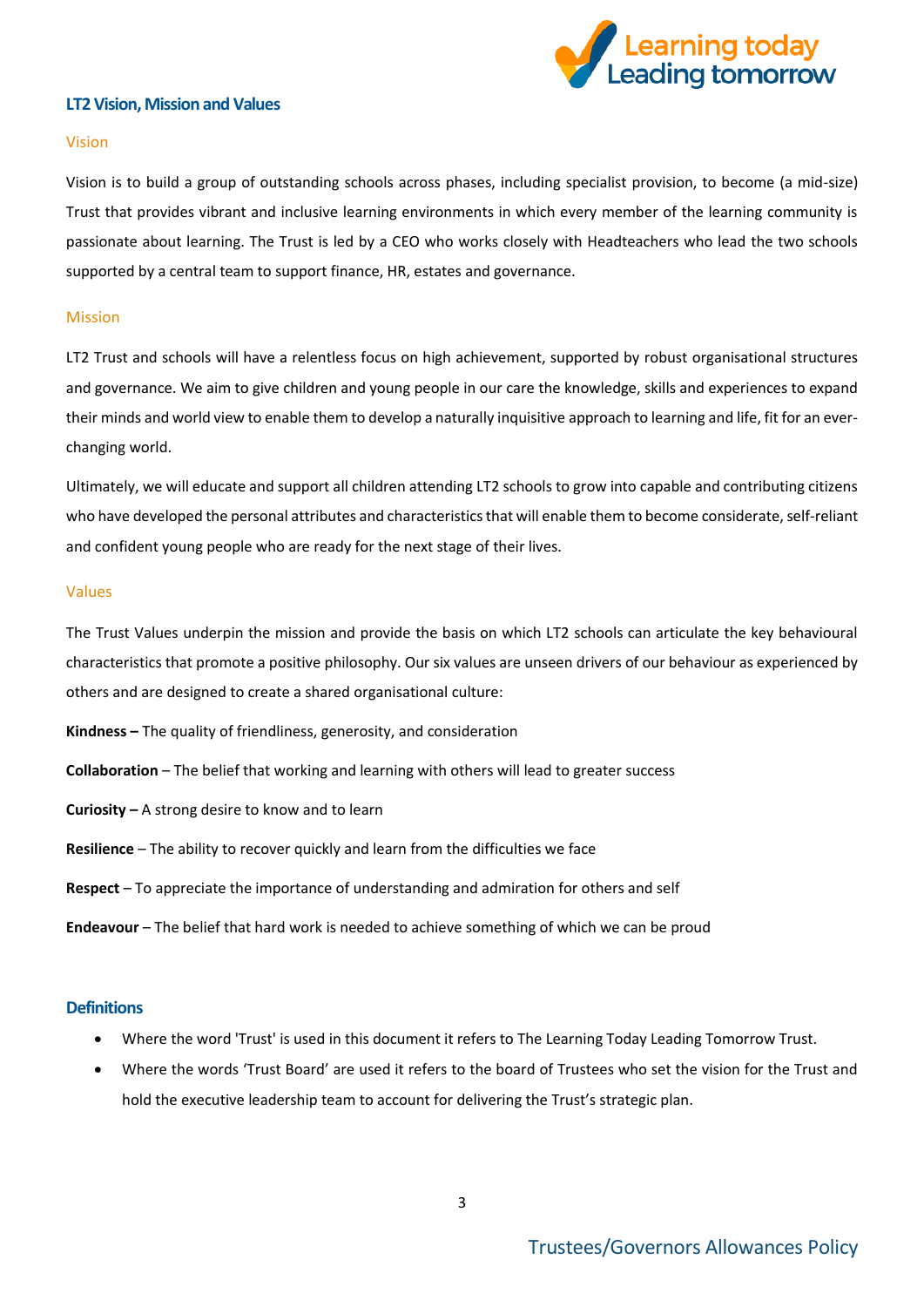

#### <span id="page-3-0"></span>**1. Organisation and Responsibilities**

#### 1.1 Introduction & Rationale

The [Governance Handbook](https://www.gov.uk/government/uploads/system/uploads/attachment_data/file/582868/Governance_Handbook_-_January_2017.pdf) (section 4.7.1, paragraph 65) says that boards in academies are free to determine their own policy on the payment of allowances and expenses. Based in the legislation on governors' allowances as set out in [the](https://www.legislation.gov.uk/uksi/2013/1624/part/6/made)  [School Governance \(Roles, Procedures and Allowances\) \(England\) Regulations 2013, part 6.](https://www.legislation.gov.uk/uksi/2013/1624/part/6/made) The Trust Board pay allowances from the Trust/school's annual budget allocation to trustees/governors for certain allowances which they incur in carrying out their duties. The LT2 Trust Board hold to the principle that paying trustees'/governors' allowances, in specific categories as set out below, is important in ensuring equality of opportunity to serve as governors for all members of the community and so is an appropriate use of school funds. The specific items allowable reflect this objective.

This policy complies with our funding agreement and articles of association.

This policy applies to all staff employed by the Trust, and to external organisations, volunteers and other individuals working on the Trust/Schools behalf. Staff refers to all individuals working at all levels and grades, including the Headteacher, Heads of Department, members of the Senior Leadership Team, officers, Directors, employees, contractors, trainees, home-workers, part-time and fixed-term employees, casual and agency staff.

This policy does not form part of any individual's terms and conditions of employment with the Trust and is not intended to have contractual effect. It does set out the Trust's current practises and required standards of conduct. All are required to familiarise themselves with its content and comply with the provisions contained in it.

Breach of this policy will be treated as a disciplinary offence which may result in disciplinary action under the Trust's Disciplinary Policy and Procedure up to and including summary dismissal depending on the seriousness of the breach.

#### 1.2 Guidance under this Policy

The CFO is responsible for providing advice and guidance under this policy and reviewing and updating the policy as required.

#### 1.3 Related Policies and Procedures

• LT2 Governance Handbook

#### 1.4 Review

This policy will be reviewed annually subject to statutory updates when HM Revenue and Customs update their guidance. These procedures have been agreed by the board of trustees, who will approve them whenever reviewed.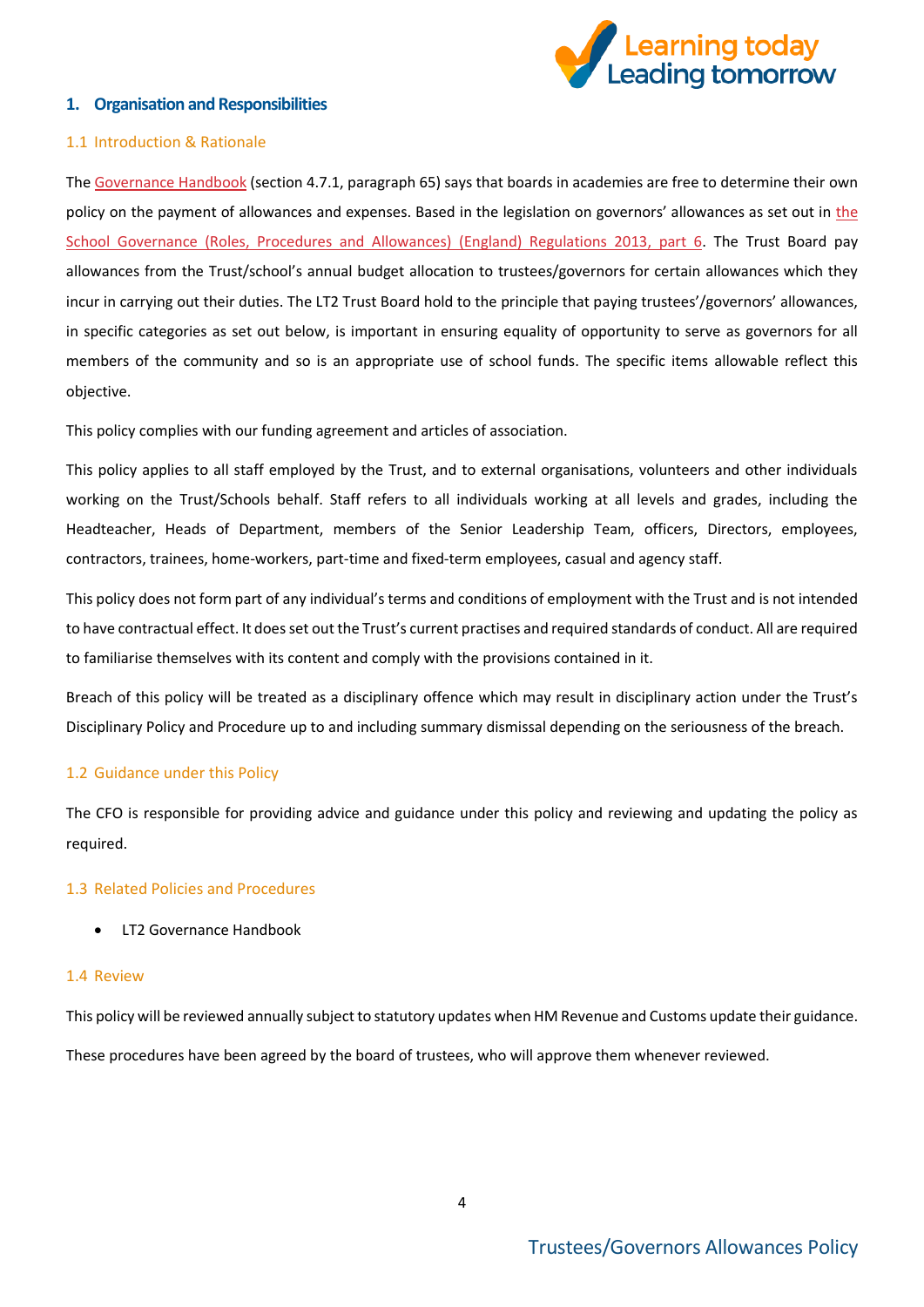

#### <span id="page-4-0"></span>**2 Allowable Items**

From 01 September 2013, all governors will be entitled to claim the actual costs, which they incur as follows:

- 1. Governors will be able to claim allowances providing the allowances are incurred in carrying out their duties, as a trustee, governor or representative of an LT2 school, given that costs of greater than £100 are agreed by the CEO or Chair of Trustees before any such reimbursable costs are incurred.
- 2. Trustees/Governors will be able to claim for the following, on a case-by-case basis:
	- Where a Trustee/Governor does not have a spouse, partner or other responsible adult to care for the child/re, Childcare or baby-sitting allowances (excluding payments to a current/former spouse or partner). Claims will be limited to reimbursing the actual cost paid to a registered child minder. Where a Trustee/Governor does not have a spouse, partner or other responsible adult to care for the person, the cost of care arrangements for an elderly or dependent relative (excluding payments to a current/former spouse or partner). Claims will be limited to reimbursing the actual cost paid to a carer
	- The extra costs they incur in performing their duties either because they have special needs or because English is not their first language (actual cost incurred). For example, this may be where the organization does not provide facilities or equipment to enable an individual to communicate or take part in the activity in questions, claims will be limited to reimbursing the cost of, provision of a signer, audiotapes, braille documentation, translation of documents, provision of an interpreter or travelling and subsistence for a person providing support, as the case may be
	- The cost of travel relating only to travel to meetings/training courses at the rates specified in appendix B
	- Travel and subsistence costs (reasonable and necessary costs incurred), payable at the current specified rates, associated with attending national meetings or training events, unless these costs can be claimed from any other source
	- Telephone charges, photocopying, stationery, postage where the individual is unable to use the facilities of the school in the performance of any duty
	- Any other justifiable costs reasonably incurred as a result of governor duties

### <span id="page-4-1"></span>**3 Exclusions**

Trustees/Governors may not be paid attendance allowances or for loss of earnings

#### <span id="page-4-2"></span>**4 Procedure**

Trustees/governors wishing to make a claim under these arrangements should agree the reimbursable costs in principle with the chair/CEO **before** they are incurred. They should then complete a claims form (see appendix A) with receipts attached. Allowances will only be paid on the provision of a receipt, and will be limited to the amount shown on the receipt. They should then return it to the clerk/school within two weeks of the date when the allowances were incurred, when they will be submitted for approval by the relevant Executive Leader for final approval.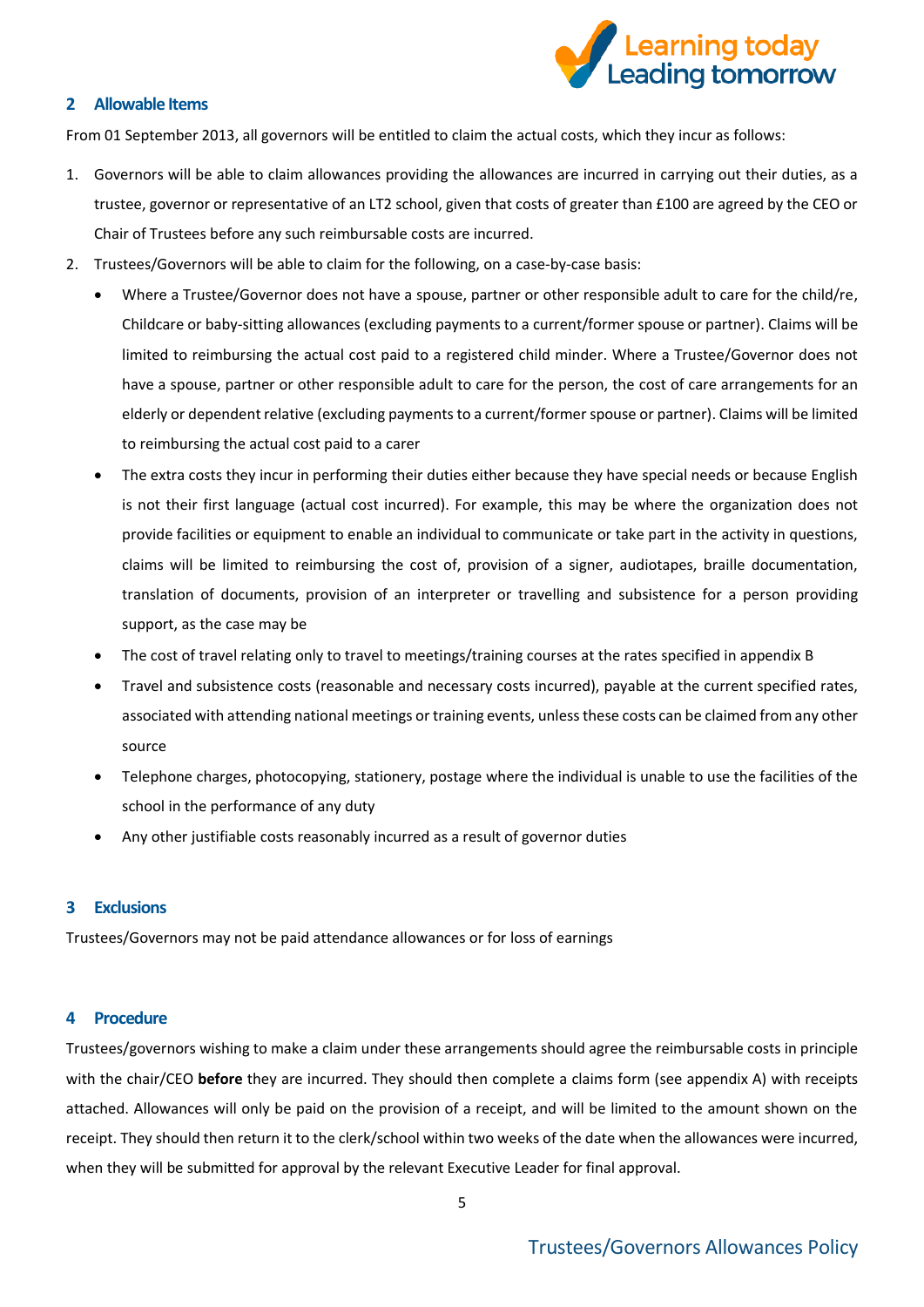

Claims will be subject to independent audit and may be investigated by the CEO (or CFO acting on their behalf where this is appropriate) if they appear excessive or inconsistent.

Travel expenses where a trustee/governor uses their own vehicle must not exceed the HM Revenue and Customs (HMRC) approved mileage rates (see appendix 2).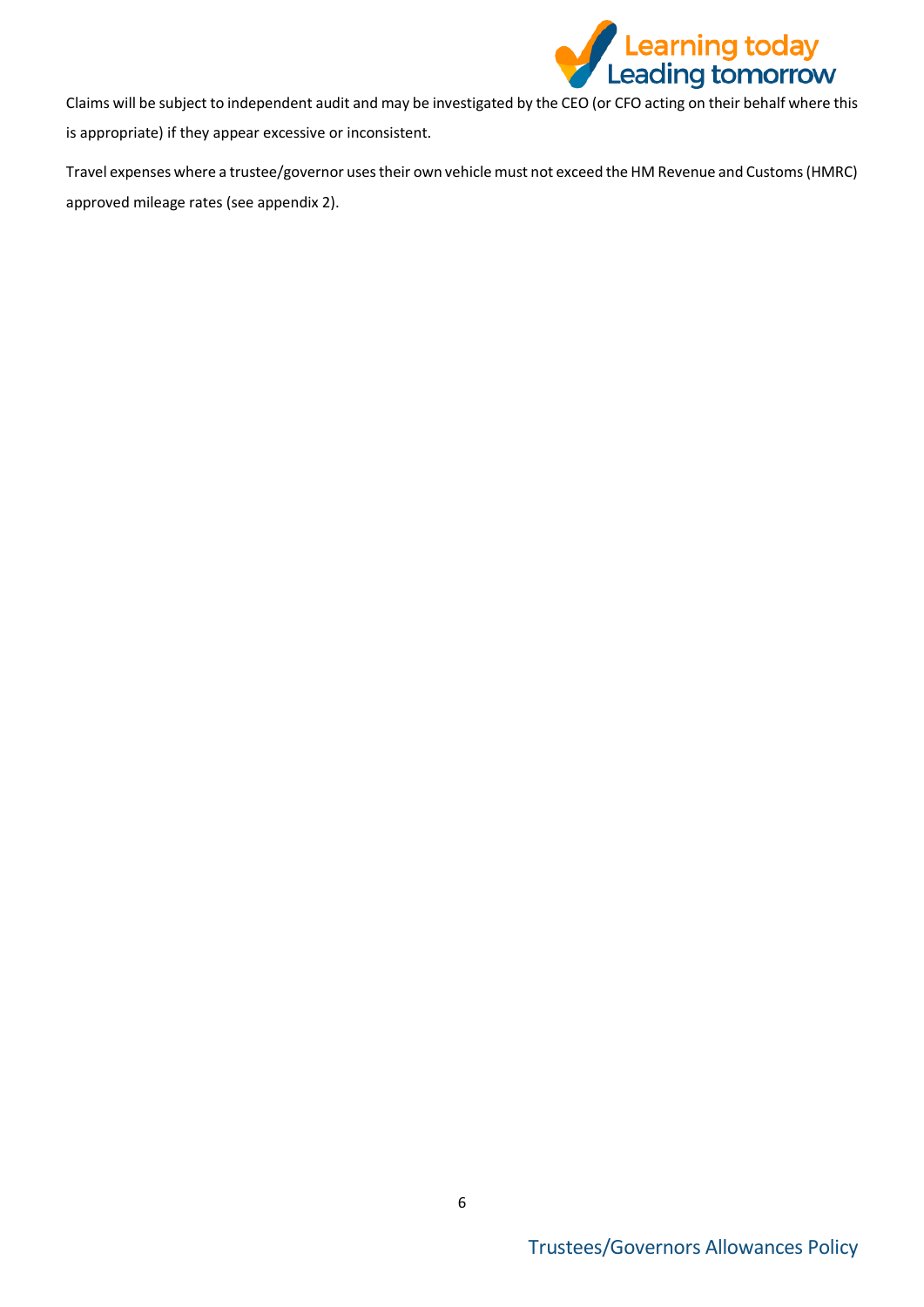

## <span id="page-6-0"></span>**Appendix A – Trustees/Governors Expenses Claim Form**

| Name:                |  |
|----------------------|--|
| <b>Address:</b>      |  |
| <b>Claim Period:</b> |  |

| Date | Details (Please specify expense type e.g.<br>childcare, travel/subsistence etc.) | <b>Net</b> | <b>VAT</b> | <b>Gross</b> |
|------|----------------------------------------------------------------------------------|------------|------------|--------------|
|      |                                                                                  |            |            |              |
|      |                                                                                  |            |            |              |
|      | <b>TOTAL:</b>                                                                    |            |            |              |

I claim the total sum of  $f_{\text{max}}$  for governor expenses as detailed below. I have attached relevant receipts to support my claim.

| Signed: |
|---------|
|---------|

Signed: \_\_\_\_\_\_\_\_\_\_\_\_\_\_\_\_\_\_\_\_\_\_\_\_\_\_\_\_\_ Date: \_\_\_\_\_\_\_\_\_\_\_\_\_\_\_

This form should be submitted to the clerk to the governing board or the exec assistant to the CEO along with any relevant receipts.

The form should be submitted within two weeks of the expenses being incurred.

| <b>Authorised Signature:</b> | Date: |
|------------------------------|-------|
|                              |       |
|                              |       |